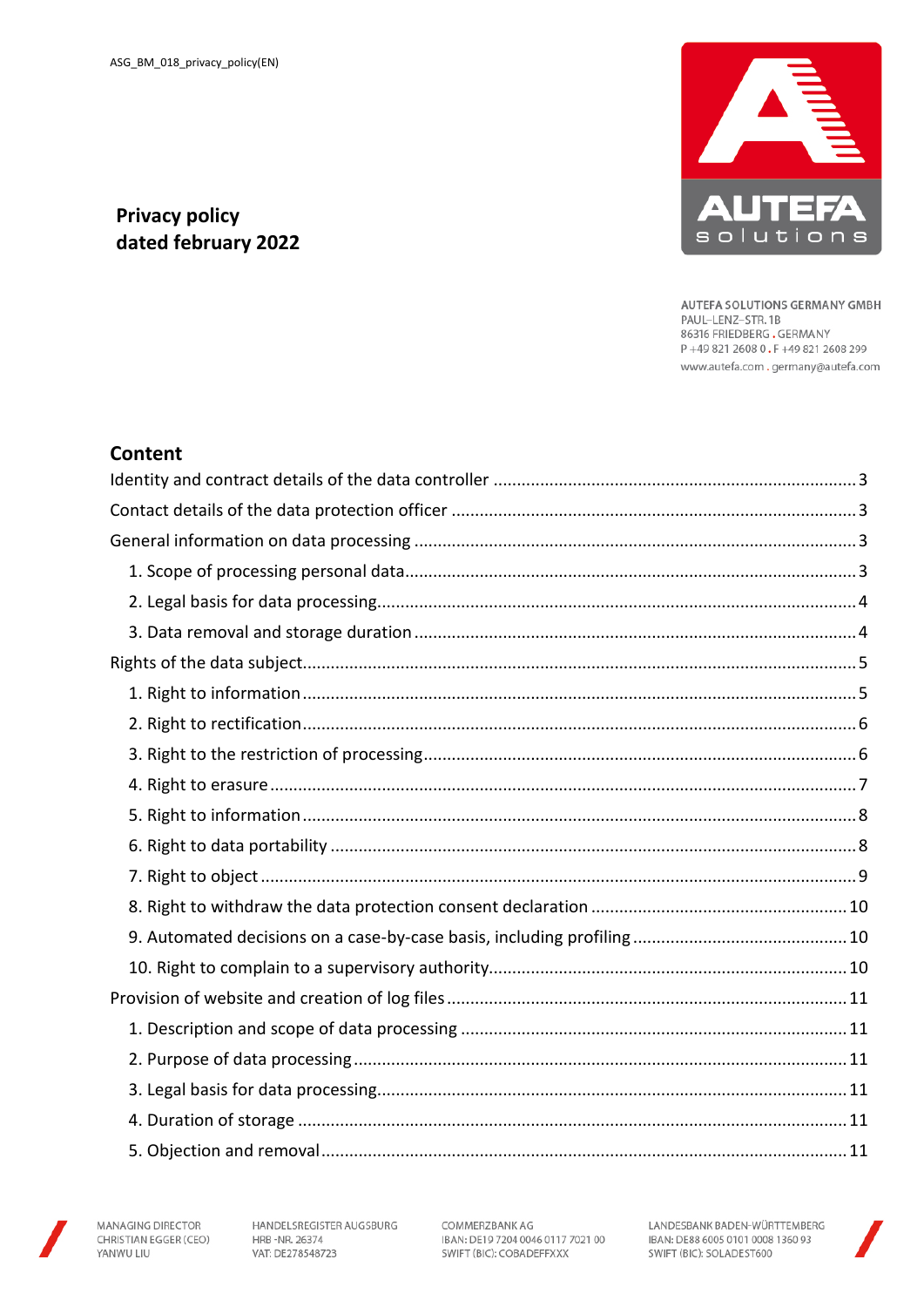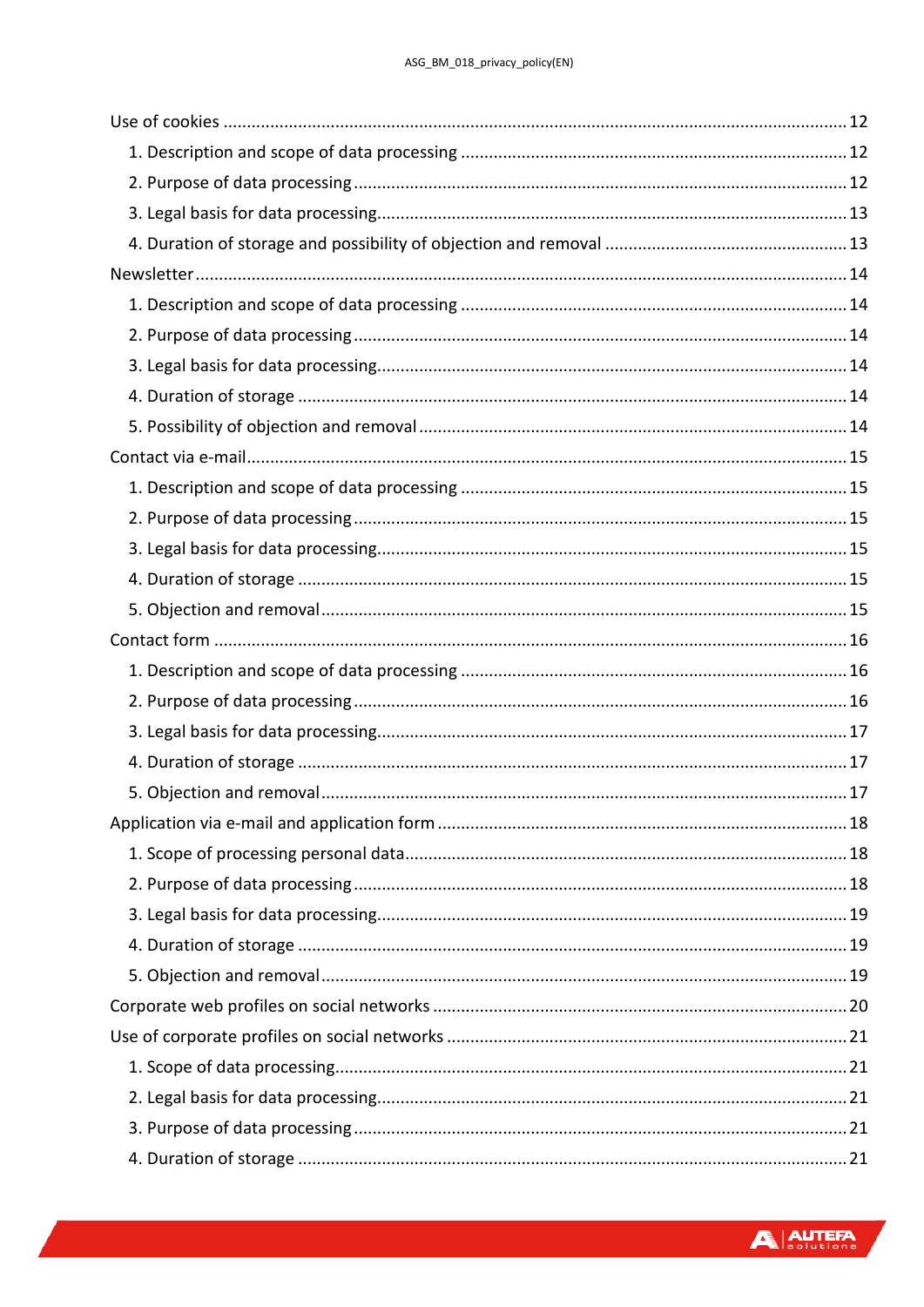# <span id="page-2-0"></span>**Identity and contract details of the data controller**

The data controller responsible in accordance with the purposes of the General Data Protection Regulation (GDPR) of the European Union and other data protection regulations is:

AUTEFA Solutions Germany GmbH Paul-Lenz-Strasse 1b 86316 Friedberg Germany +49 821 2608 0 germany@autefa.com www.autefa.com

## <span id="page-2-1"></span>**Contact details of the data protection officer**

The designated data protection officer is:

DataCo GmbH Dachauer Straße 65 80335 München Deutschland +49 89 7400 45840 www.dataguard.de

# <span id="page-2-3"></span><span id="page-2-2"></span>**General information on data processing 1. Scope of processing personal data**

In general, we only process the personal data of our users to the extent necessary to provide a functioning website with our content and services. The regular processing of personal data only takes place with the consent of the user. Exceptions include cases where prior consent cannot be technically obtained and where the processing of the data is permitted by law.

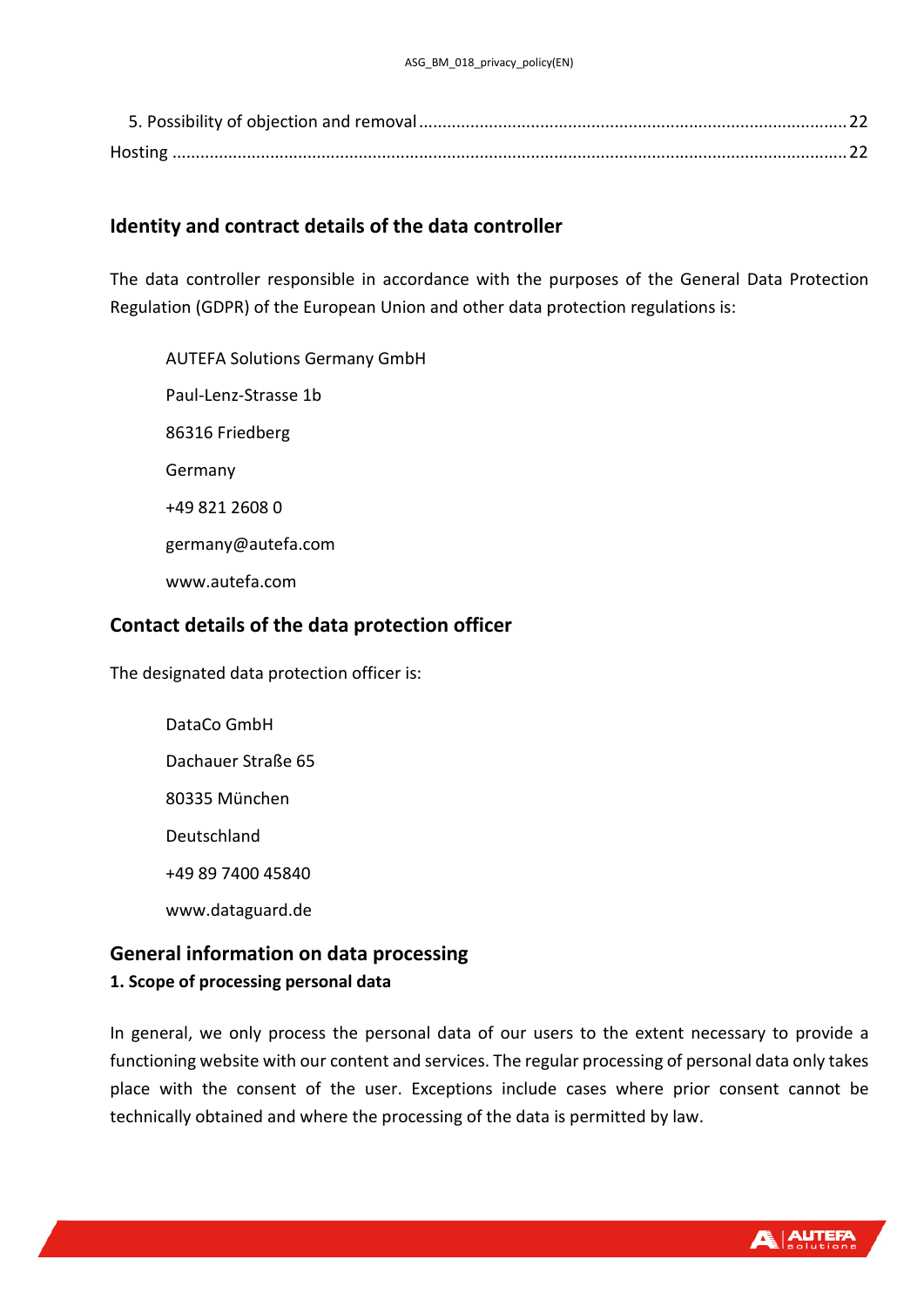#### <span id="page-3-0"></span>**2. Legal basis for data processing**

Where consent is appropriate for processing personal data, Art. 6 (1) (a) GDPR serves as the legal basis to obtain the consent of the data subject for the processing of their data.

As for the processing of personal data required for the performance of a contract of which the data subject is party, Art. 6 (1) (b) GDPR serves as the legal basis. This also applies to processing operations that are necessary for the performance of pre-contractual measures.

When it is necessary to process personal data in order to fulfil a legal obligation to which our company is subject, Art. 6 (1) (c) GDPR serves as the legal basis.

If vital interests of the data subject or another natural person require the processing of personal data, Art. 6 (1) (d) GDPR serves as the legal basis.

If the processing of data is necessary to safeguard the legitimate interests of our company or that of a third party, and the fundamental rights and freedoms of the data subject do not outweigh the interest of the former, Art. 6 (1) (f) GDPR will serve as the legal basis for the processing of data.

#### <span id="page-3-1"></span>**3. Data removal and storage duration**

The personal data of the data subject will be erased or restricted as soon as the purpose of its storage has been accomplished. Additional storage may occur if this is provided for by the European or national legislator within the EU regulations, law, or other relevant regulations to which the data controller is subject.

Restriction or erasure of the data also takes place when the storage period stipulated by the aforementioned standards expires, unless there is a need to prolong the storage of the data for the purpose of concluding or fulfilling the respective contract.

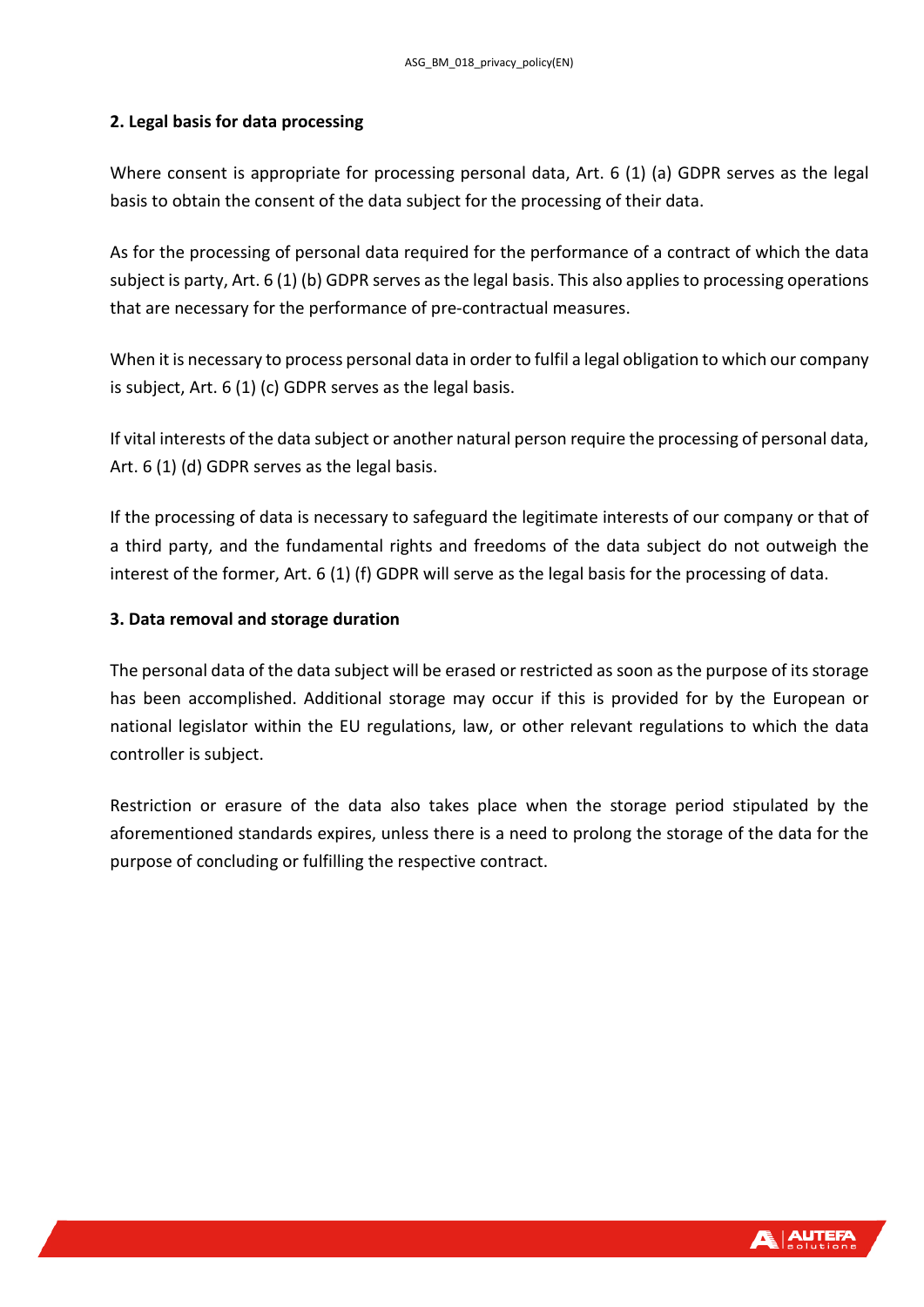# <span id="page-4-0"></span>**Rights of the data subject**

When your personal data is processed, you are a data subject within the meaning of the GDPR and have the following rights:

#### <span id="page-4-1"></span>**1. Right to information**

You may request the data controller to confirm whether your personal data is processed by them.

If such processing occurs, you can request the following information from the data controller:

- I. The purpose for which the personal data is processed.
- II. The categories of personal data being processed.
- III. The recipients or categories of recipients to whom the personal data have been or will be disclosed.
- IV. The planned duration of the storage of your personal data or, if specific information is not available, criteria for determining the duration of storage.
- V. The existence of the right to request from the controller rectification or erasure of personal data or restriction of processing of personal data concerning you or to object to such processing.
- VI. The existence of the right to lodge a complaint with a supervisory authority.
- VII. Where personal data are not collected from you any available information as to their source.
- VIII. The existence of automated decision-making including profiling under Article 22 (1) and Article 22 (4) GDPR and, in certain cases, meaningful information about the data processing system involved, and the scope and intended result of such processing on the data subject.

You have the right to request information on whether your personal data will be transmitted to a third country or an international organization. In this context, you can then request for the appropriate guarantees in accordance with Art. 46 GDPR in connection with the transfer.

Your right to information may be limited where it is likely that such restriction will render impossible or seriously impede the achievement of scientific or statistical purposes and that such limitation is necessary for the achievement of scientific or statistical purposes.

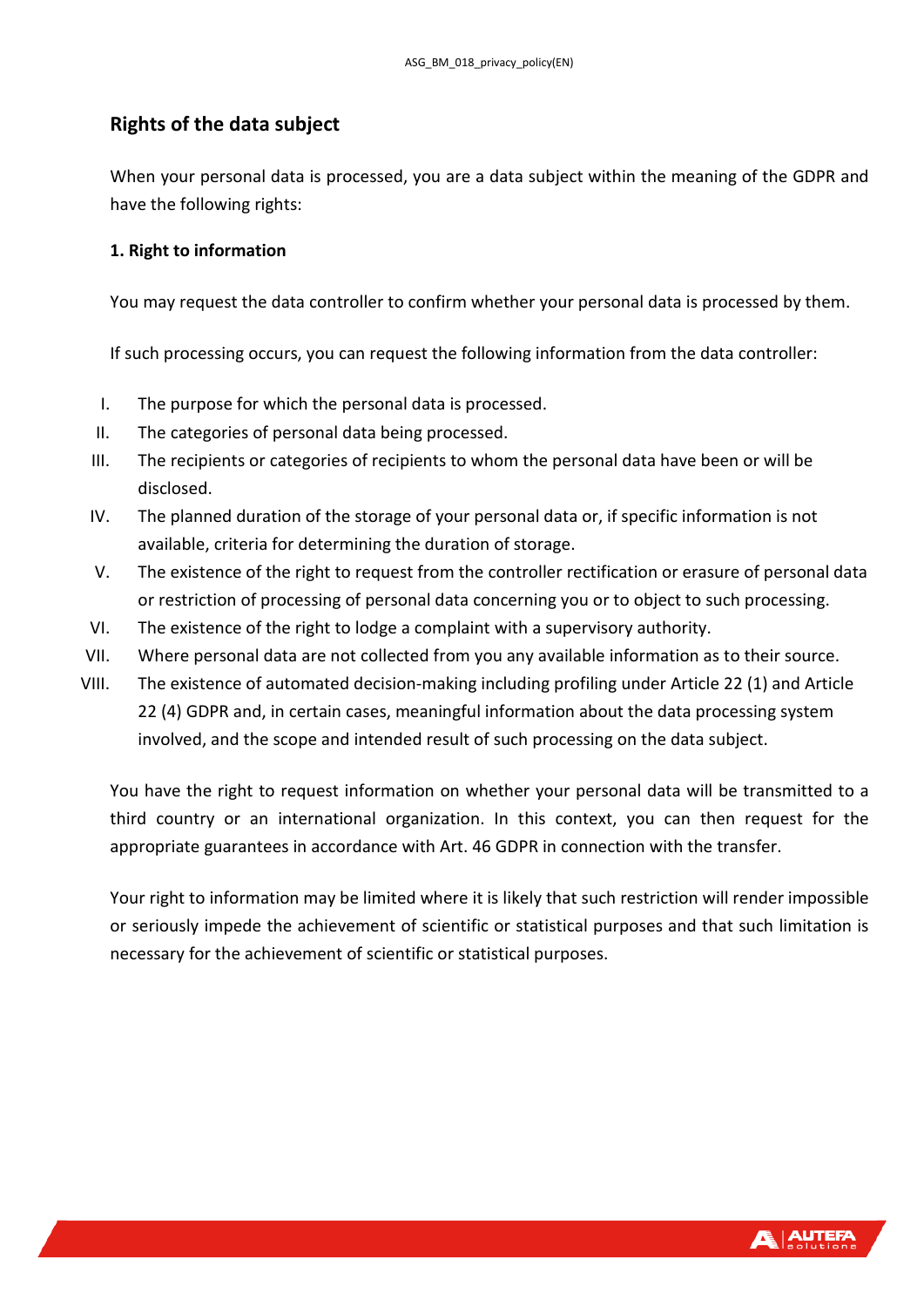#### <span id="page-5-0"></span>**2. Right to rectification**

You have a right to rectification and/or modification of the data, if your processed personal data is incorrect or incomplete. The data controller must correct the data without delay.

Your right to rectification may be limited to the extent that it is likely to render impossible or seriously impair the achievement of the purposes of the research or statistical work and the limitation is necessary for the achievement of the purposes of the research or statistical work.

#### <span id="page-5-1"></span>**3. Right to the restriction of processing**

You may request the restriction of the processing of your personal data under the following conditions:

- I. If you challenge the accuracy of your personal data for a period that enables the data controller to verify the accuracy of your personal data.
- II. The processing is unlawful, and you oppose the erasure of the personal data and instead request the restriction of their use instead.
- III. The data controller or its representative no longer need the personal data for the purpose of processing, but you need it to assert, exercise or defend legal claims; or
- IV. If you have objected to the processing pursuant to Art. 21 (1) GDPR and it is not yet certain whether the legitimate interests of the data controller override your interests.

If the processing of personal data concerning you has been restricted, this data may – with the exception of data storage – only be used with your consent or for the purpose of asserting, exercising or defending legal claims or protecting the rights of another natural or legal person or for reasons of important public interest of the Union or of a Member State.

If the processing has been restricted according to the aforementioned conditions, you will be informed by the data controller before the restriction is lifted.

Your right to restrict the processing may be limited where it is likely that such restriction will render impossible or seriously impede the achievement of scientific or statistical purposes and that such limitation is necessary for the achievement of scientific or statistical purposes.

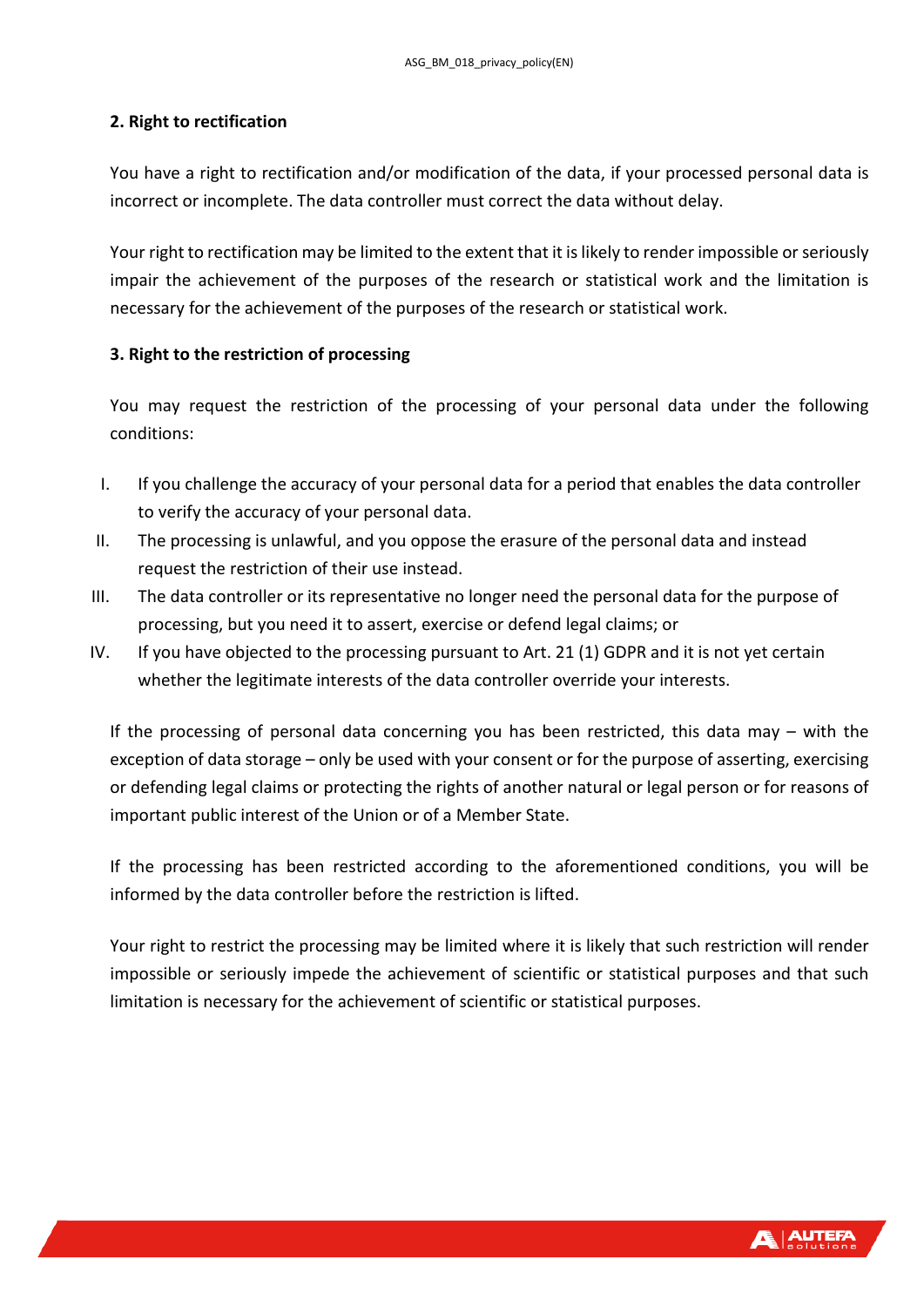#### <span id="page-6-0"></span>**4. Right to erasure**

#### a) Obligation to erase

If you request from the data controller to delete your personal data without undue delay, they are required to do so immediately if one of the following applies:

- I. Personal data concerning you is no longer necessary for the purposes for which they were collected or processed.
- II. You withdraw your consent on which the processing is based pursuant to Art. 6 (1) (a) and Art. 9 (2) (a) GDPR and where there is no other legal basis for processing the data.
- III. According to Art. 21 (1) GDPR you object to the processing of the data and there are no longer overriding legitimate grounds for processing, or you object pursuant to Art. 21 (2) GDPR.
- IV. Your personal data has been processed unlawfully.
- V. The personal data must be deleted to comply with a legal obligation in Union law or Member State law to which the data controller is subject.
- VI. Your personal data was collected in relation to information society services offered pursuant to Art. 8 (1) GDPR.

## b) Information's to third parties

If the data controller has made your personal data public and must delete the data pursuant to Art. 17 (1) GDPR, they shall take appropriate measures, including technical means, to inform data processors who process the personal data, that a request has been made to delete all links to such personal data or copies or replications of the personal data, taking into account available technology and implementation costs to execute the process.

## c) Exceptions

The right to deletion does not exist if the processing is necessary

- I. to exercise the right to freedom of speech and information.
- II. to fulfil a legal obligation required by the law of the Union or Member States to which the data controller is subject, or to perform a task of public interest or in the exercise of public authority delegated to the representative.
- III. for reasons of public interest in the field of public health pursuant to Art. 9 (2) (h) and Art. 9 (2) (i) and Art. 9 (3) GDPR.

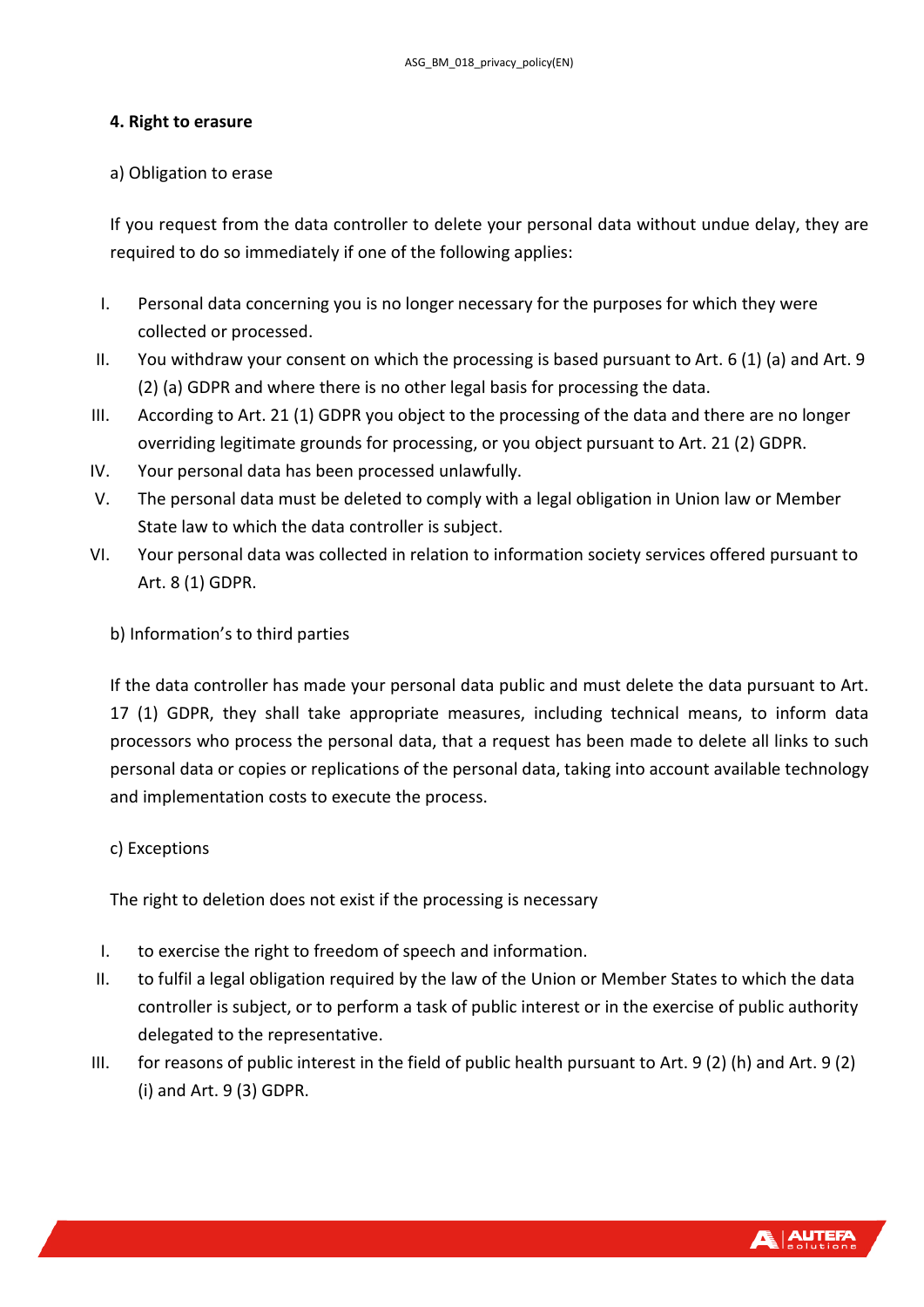- IV. for archival purposes of public interest, scientific or historical research purposes or for statistical purposes pursuant to Art. 89 (1) GDPR, to the extent that the law referred to in subparagraph (a) is likely to render impossible or seriously affect the achievement of the objectives of that processing, or
- V. to enforce, exercise or defend legal claims.

#### <span id="page-7-0"></span>**5. Right to information**

If you have the right of rectification, erasure or restriction of processing over the data controller, they are obliged to notify all recipients to whom your personal data have been disclosed of the correction or erasure of the data or restriction of processing, unless this proves to be impossible or involves a disproportionate effort.

You reserve the right to be informed about the recipients of your data by the data controller.

#### <span id="page-7-1"></span>**6. Right to data portability**

You have the right to receive your personal data given to the data controller in a structured and machine-readable format. In addition, you have the right to transfer this data to another person without hindrance by the data controller who was initially given the data, if:

- I. the processing is based on consent in accordance with Art. 6 (1) (a) GDPR or Art. 9 (2) (a) GDPR or performance of a contract in accordance with Art. 6 (1) (b) GDPR and
- II. the processing is done by automated means.

In exercising this right, you also have the right to transmit your personal data directly from one person to another, insofar as this is technically feasible. Freedoms and rights of other persons shall not be affected.

The right to data portability does not apply to the processing of personal data necessary for the performance of a task in the public interest or in the exercise of official authority delegated to the data controller.

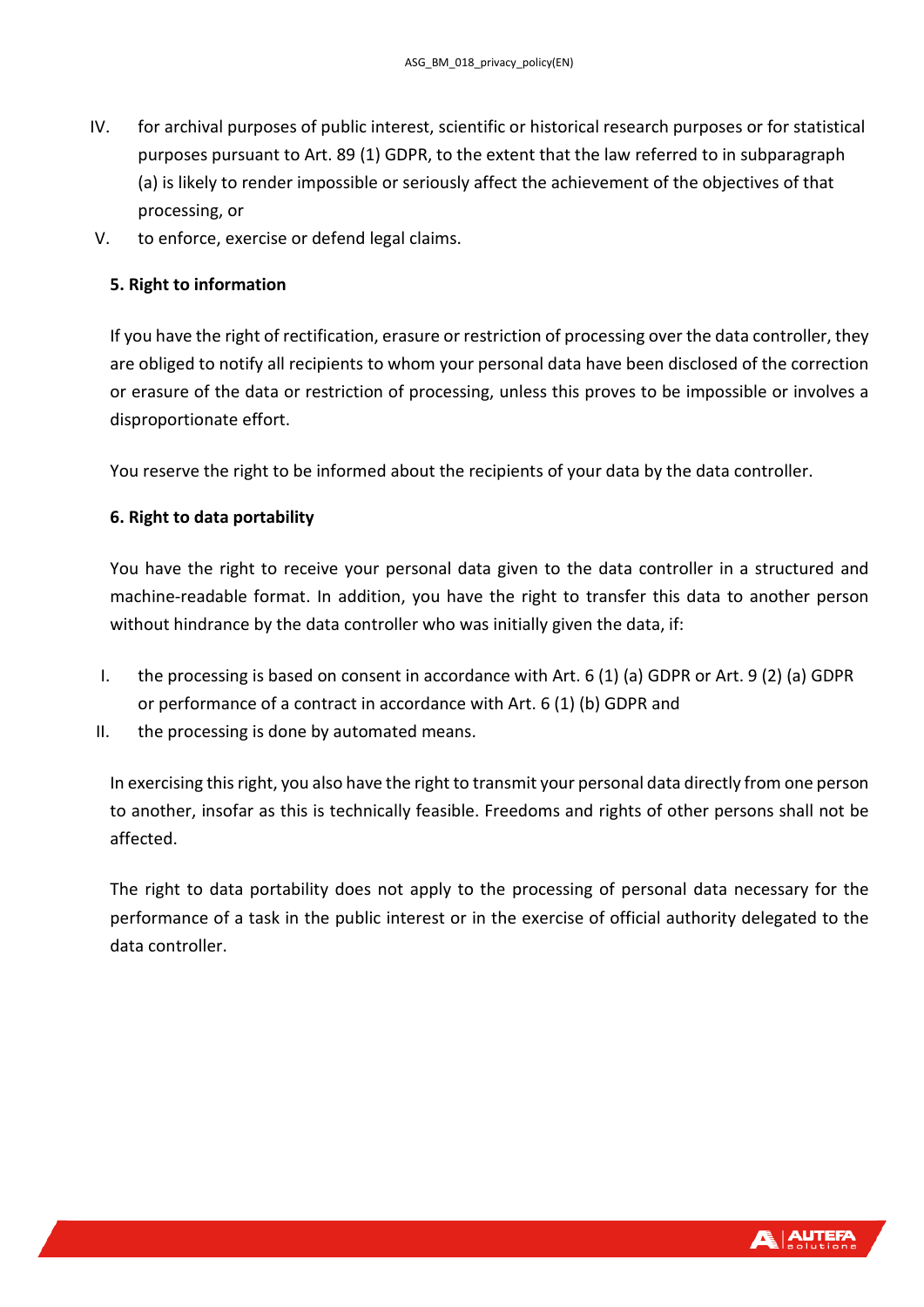#### <span id="page-8-0"></span>**7. Right to object**

For reasons that arise from your particular situation, you have, at any time, the right to object to the processing of your personal data pursuant to Art. 6 (1) (e) or 6 (1) (f) GDPR; this also applies to profiling based on these provisions.

The data controller will no longer process the personal data concerning you unless he can demonstrate compelling legitimate grounds for processing that outweigh your interests, rights and freedoms, or the processing is for the purpose of enforcing, exercising or defending legal claims.

If the personal data relating to you are processed for direct marketing purposes, you have the right to object at any time to the processing of your personal data in regard to such advertising; this also applies to profiling associated with direct marketing.

If you object to processing for direct marketing purposes, your personal data will no longer be processed for these purposes.

Regardless of Directive 2002/58/EG, you have the option, in the context of the use of information society services, to exercise your right to object to automated decisions that use technical specifications.

You also have the right to object, on grounds relating to your particular situation, to the processing of personal data concerning you which is carried out for scientific or historical research purposes or for statistical purposes pursuant to Article 89(1) of the GDPR.

Your right to object may be limited to the extent that it is likely to make impossible or seriously impair the achievement of the research or statistical purposes and the limitation is necessary for the fulfillment of the research or statistical purposes.

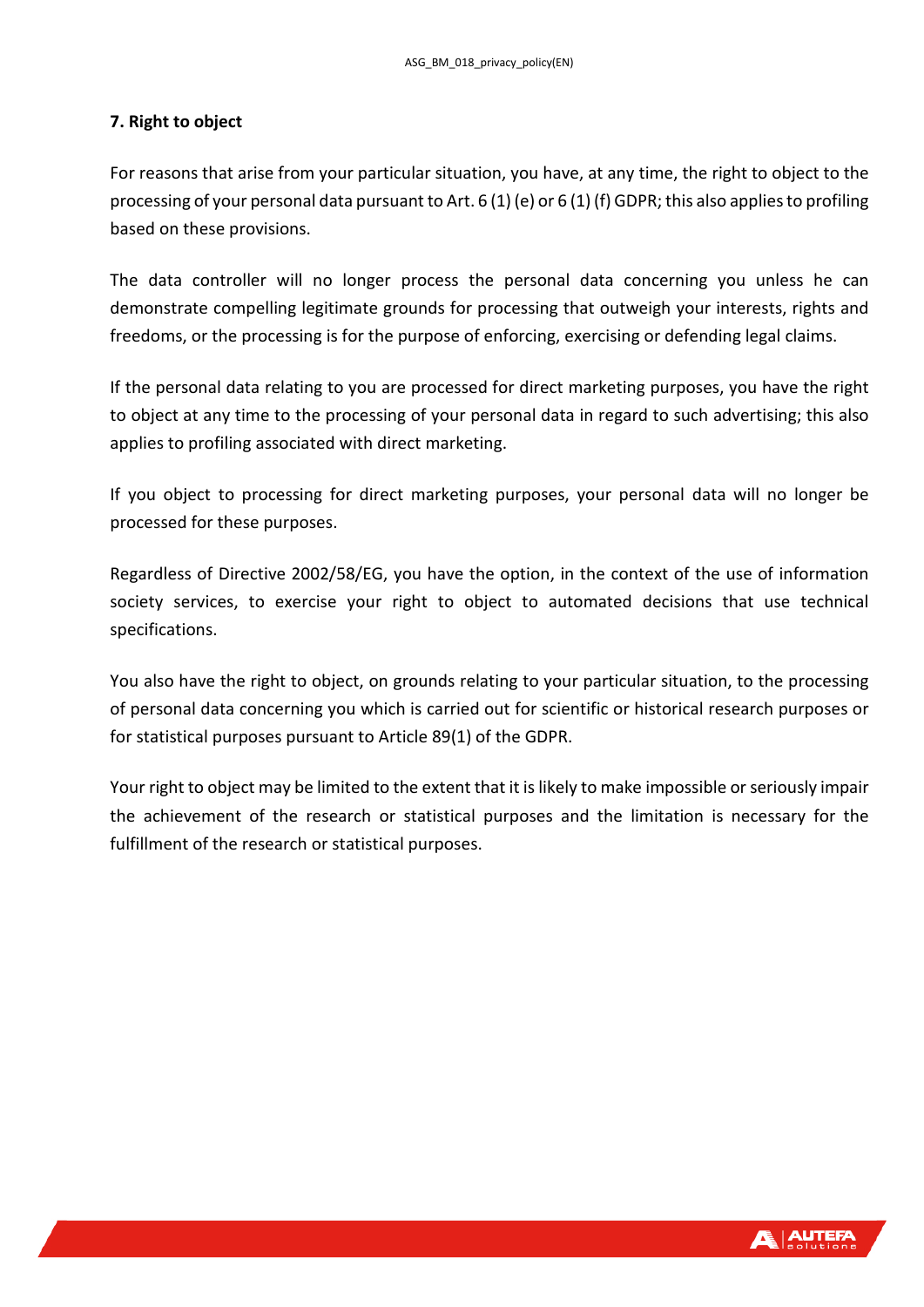#### <span id="page-9-0"></span>**8. Right to withdraw the data protection consent declaration**

You have the right to withdraw your consent at any time. The withdrawal of consent does not affect the legality of the processing carried out based on the consent until the withdrawal.

#### <span id="page-9-1"></span>**9. Automated decisions on a case-by-case basis, including profiling**

You have the right to not be subject to a decision based solely on automated processing – including profiling – that will have a legal effect or substantially affect you in a similar manner. This does not apply if the decision

- I. is required for the conclusion or execution of a contract between you and the data controller,
- II. is permitted by the Union or Member State legislation to which the data controller is subject, and where such legislation contains appropriate measures to safeguard your rights and freedoms and legitimate interests, or
- III. is based on your eplicit consent.

However, these decisions must not be based on special categories of personal data under Art. 9 (1) GDPR, unless Art. 9 (2) (a) or Art. 9 (2) (b) GDPR applies and reasonable measures have been taken to protect your rights and freedoms as well as your legitimate interests.

With regard to the cases referred to in (1) and (3), the data controller shall take appropriate measures to uphold your rights and freedoms as well as your legitimate interests, including the right to obtain assistance from the data controller or his representative, to express your opinion on the matter, and to contest the decision.

## <span id="page-9-2"></span>**10. Right to complain to a supervisory authority**

Without prejudice to any other administrative or judicial remedy, you shall have the right to complain to a supervisory authority, in the Member State of your residence, or your place of work or place of alleged infringement, if you believe that the processing of the personal data concerning you violates the GDPR.

The supervisory authority to which the complaint has been submitted shall inform the complainant of the status and results of the complaint, including the possibility of a judicial remedy pursuant to Art. 78 GDPR.

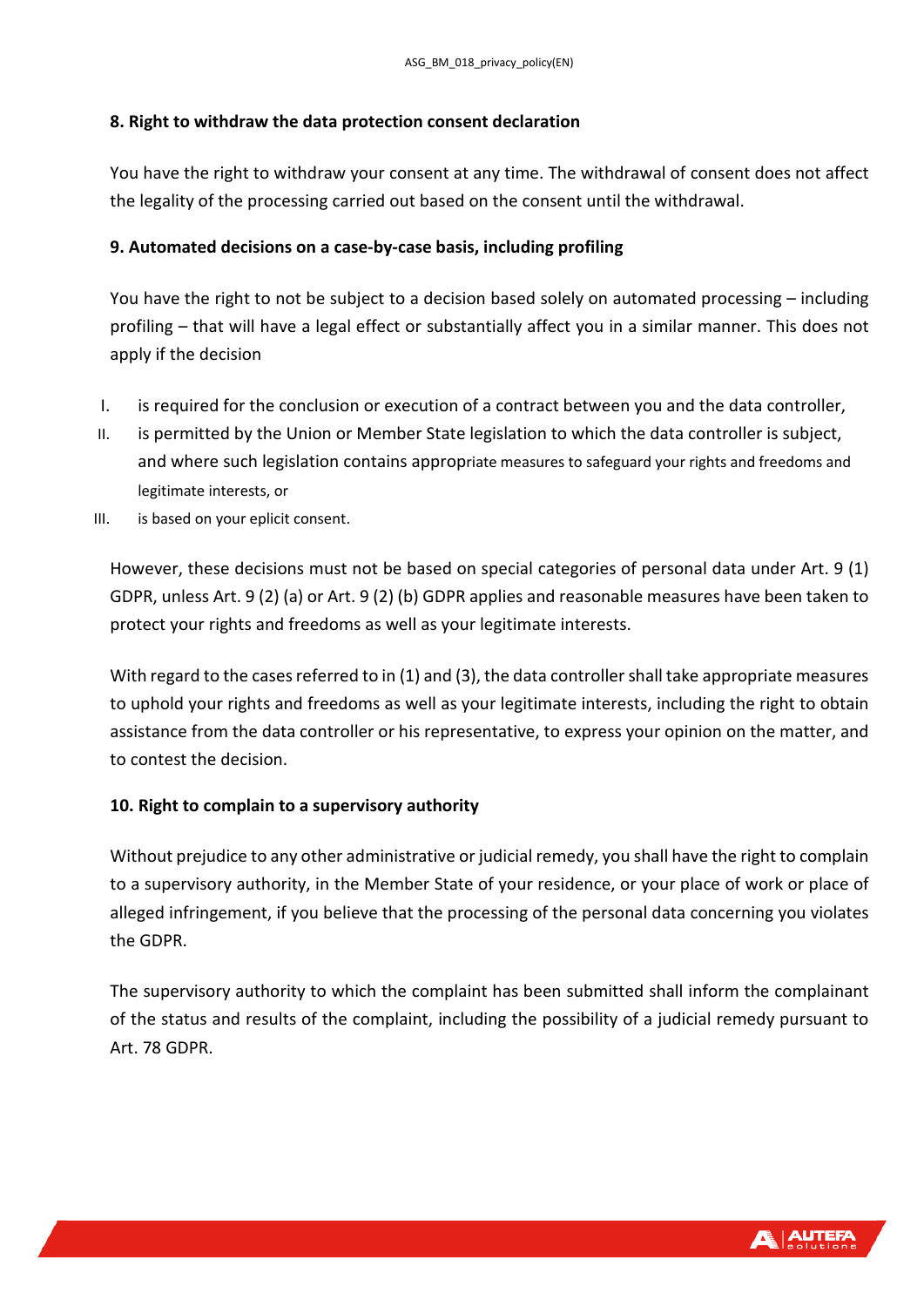# <span id="page-10-0"></span>**Provision of website and creation of log files**

# <span id="page-10-1"></span>**1. Description and scope of data processing**

Each time our website is accessed, our system automatically collects data and relevant information from the computer system of the calling device.

The following data is collected:

- browser type and version used
- the user's operating system
- the user's internet service provider
- date and time of access
- web pages from which the user's system accessed our website
- web pages accessed by the user's system through our website

This data is stored in the log files of our system. Not affected by this are the IP addresses of the user or other data that allow the assignment of the data to a user. This data is not stored together with other personal data of the user.

# <span id="page-10-2"></span>**2. Purpose of data processing**

The storage in logfiles is done to ensure the functionality of the website. The data is also used to optimize the website and to ensure the security of our IT systems. An analysis of the data for marketing purposes does not take place. For the aforementioned purposes, our legitimate interest lies in the processing of data in compliance with Art. 6 (1) (f) GDPR.

# <span id="page-10-3"></span>**3. Legal basis for data processing**

The legal basis for the temporary storage of data and logfiles is Art. 6 (1) (f) GDPR.

# <span id="page-10-4"></span>**4. Duration of storage**

The data will be deleted as soon as it is no longer necessary for the purpose of its collection. The session is complete when the collection of data for the provision of the website is accomplished.

# <span id="page-10-5"></span>**5. Objection and removal**

The collection of data for the provision of the website as well as the storage of data in log files are essential for the operation of the website. Therefore, the user may not object to the aforementioned processes.

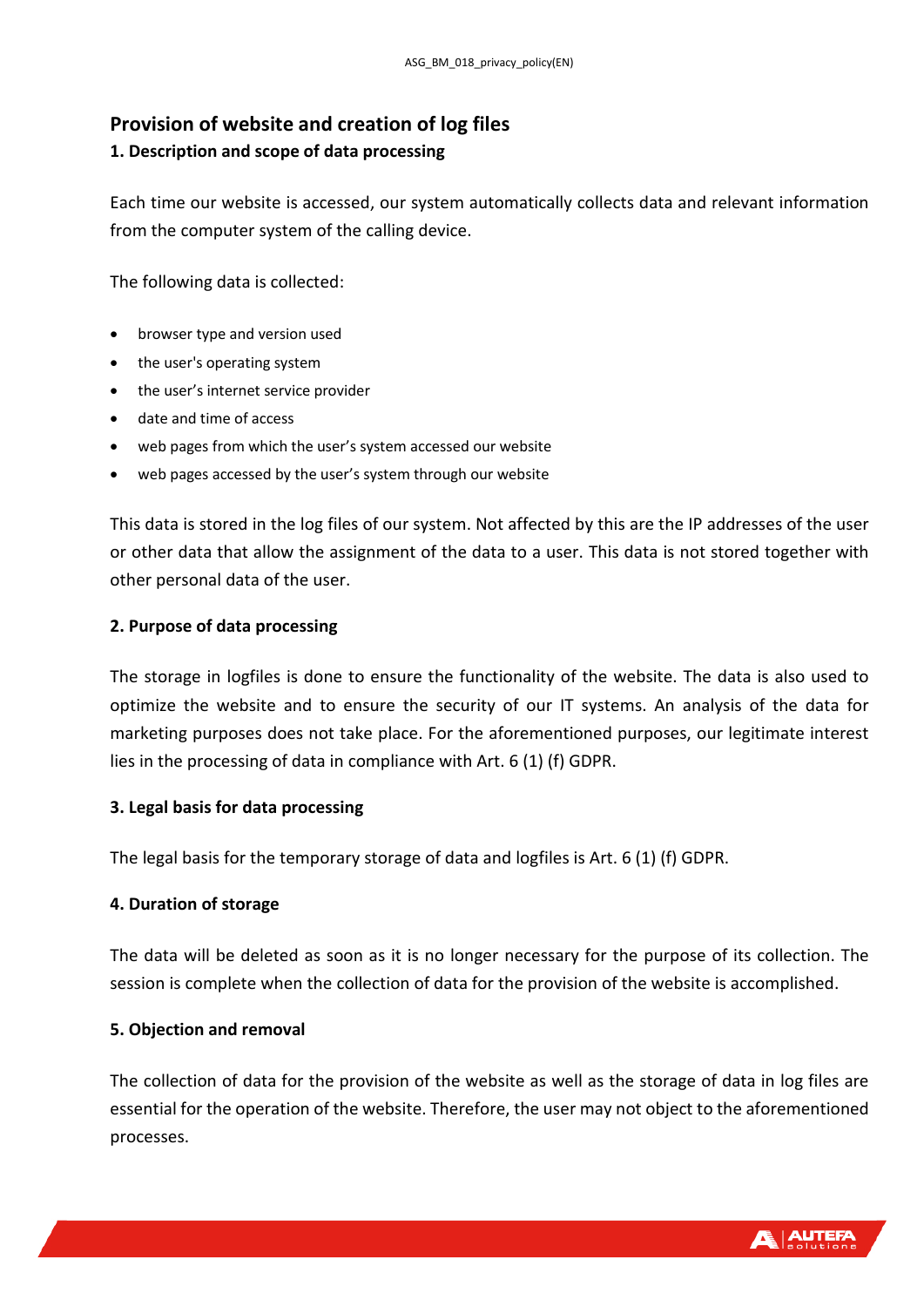## <span id="page-11-0"></span>**Use of cookies**

#### <span id="page-11-1"></span>**1. Description and scope of data processing**

Our website uses cookies. Cookies are text files that are stored in the internet browser or the internet browser on the user's computer system. If a user calls up a website, a cookie can be stored on the user's operating system. These cookies contain a string of characters that allows the browser to be uniquely identified when the website is reopened.

We use cookies to make our website more user-friendly. Some elements of our website require the calling browser to be identified even after a page break.

The following data is stored and transmitted in the cookies:

We also use cookies on our website, which enable us to analyse the browsing behaviour of our users.

As a result, the following data will be transmitted:

• Frequency of page views

The user data collected in this manner is pseudonymised by technical measures. It is therefore not possible to assign the data to the user accessing the site. The data is not stored together with other personal data of the users.

#### <span id="page-11-2"></span>**2. Purpose of data processing**

The purpose of using technical cookies is to simplify the use of websites for users. Some functions of our website cannot be offered without the use of cookies. These require that the browser is recognized even after a page change.

We need cookies for the following purposes:

• adoption of language settings

The user data collected by technical cookies are not used to create user profiles.

The analysis cookies are used for the purpose of improving the quality of our website and its content. Through the analysis cookies, we learn how the website is used and thus can constantly optimize our offer.

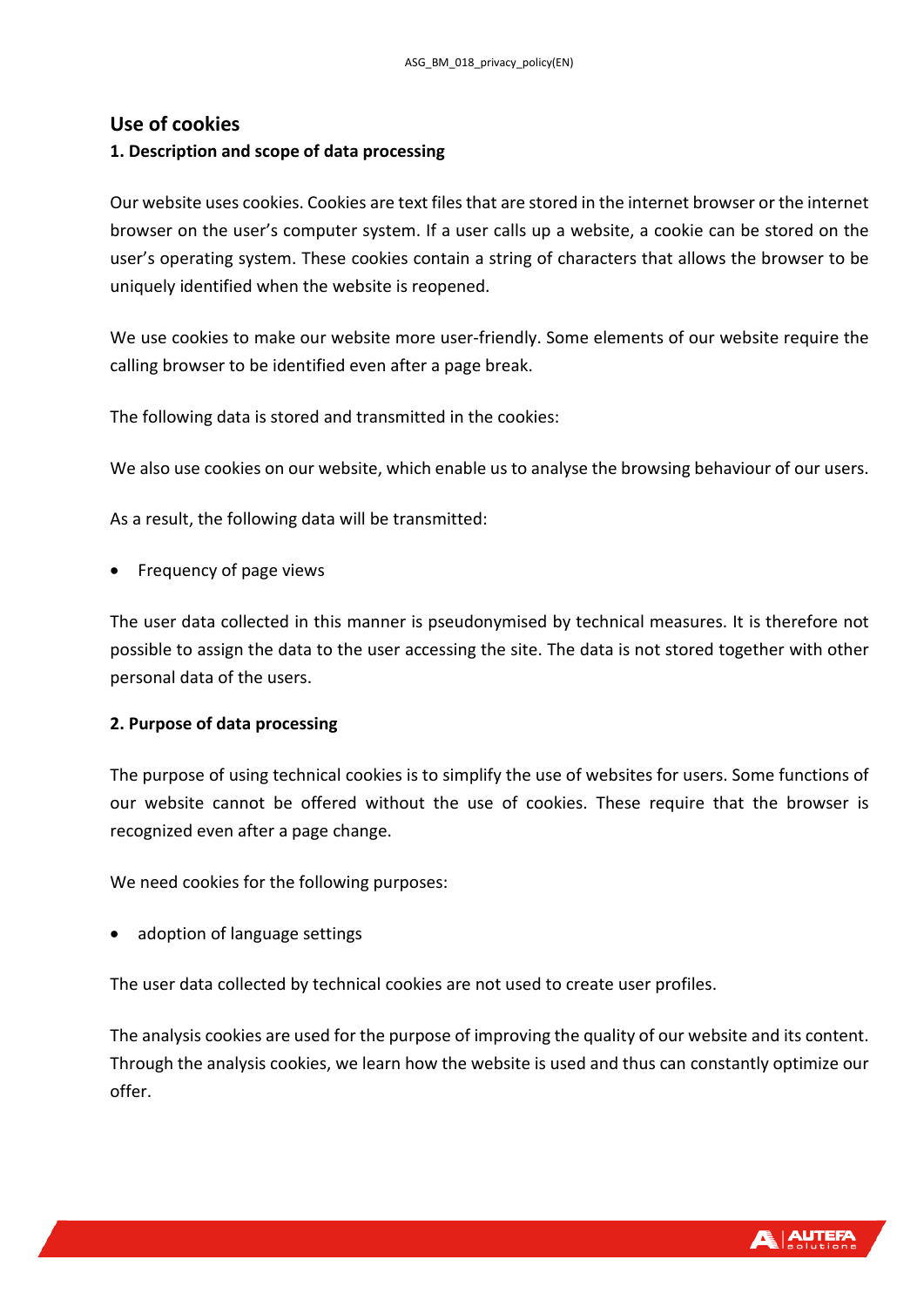#### <span id="page-12-0"></span>**3. Legal basis for data processing**

The legal basis for the processing of personal data using technically unnecessary cookies is Art. 6 para. 1 p. 1 lit. a DSGVO.

#### <span id="page-12-1"></span>**4. Duration of storage and possibility of objection and removal**

Cookies are stored on the user's device and transmitted to our site by the user. Therefore, you as a user also have full control over the use of cookies. You can deactivate or restrict the transmission of cookies by changing the settings in your Internet browser. Cookies that have already been saved can be deleted at any time. This can also be done automatically. If cookies are deactivated for our website, it is possible that not all functions of the website can be used to their full extent.

If you use the Safari browser version 12.1 or higher, cookies will be automatically deleted after seven days. This also applies to opt-out cookies, which are used to prevent the use of tracking mechanisms.

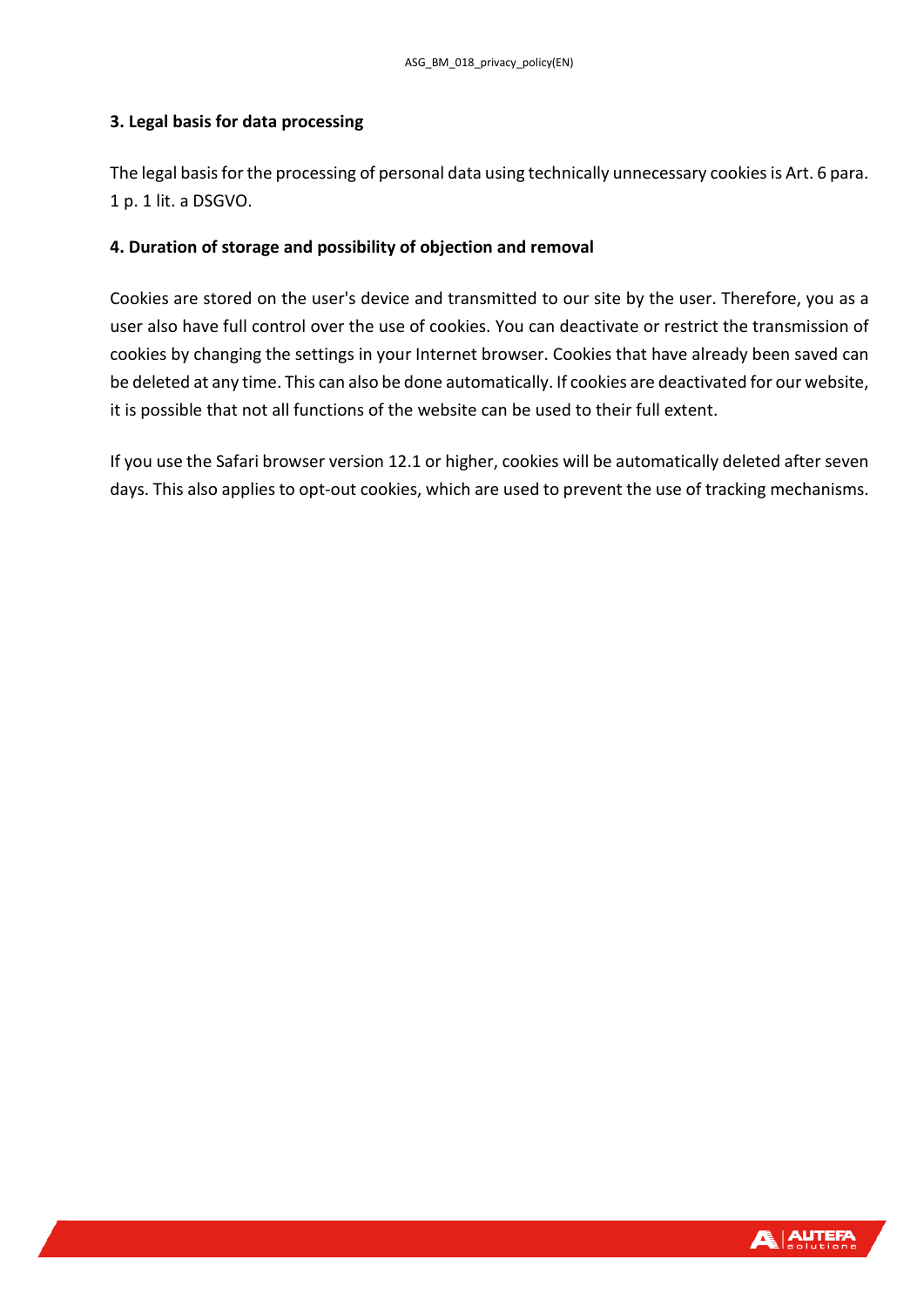## <span id="page-13-0"></span>**Newsletter**

#### <span id="page-13-1"></span>**1. Description and scope of data processing**

On our website there is the possibility to subscribe to a free newsletter. In doing so, the data from the input mask is transmitted to us when registering for the newsletter:

- e-mail address
- date and time of registration

Within the scope of sending the newsletter, data processing is carried out by the Clever Elements service of Clever Elements GmbH, Lohmühlenstr. 65, D-12435 Berlin, Germany (hereinafter referred to as: Clever Elements).

For more information on the processing of data by Clever Elements, please click here: <https://www.cleverelements.com/privacy>

#### <span id="page-13-2"></span>**2. Purpose of data processing**

The collection of the user's e-mail address serves to deliver the newsletter. The collection of other personal data during the registration process serves to prevent misuse of the services or the e-mail address used.

#### <span id="page-13-3"></span>**3. Legal basis for data processing**

The legal basis for the processing of data after registration for the newsletter by the user is, if the user has given his consent, Art. 6 para. 1 p. 1 lit. a DSGVO.

#### <span id="page-13-4"></span>**4. Duration of storage**

The data will be deleted as soon as they are no longer required to achieve the purpose for which they were collected. Accordingly, the user's e-mail address will be stored as long as the subscription to the newsletter is active.

#### <span id="page-13-5"></span>**5. Possibility of objection and removal**

The subscription to the newsletter can be cancelled by the affected user at any time. For this purpose, a corresponding link can be found in each newsletter. This also enables revocation of the consent to the storage of the personal data collected during the registration process.

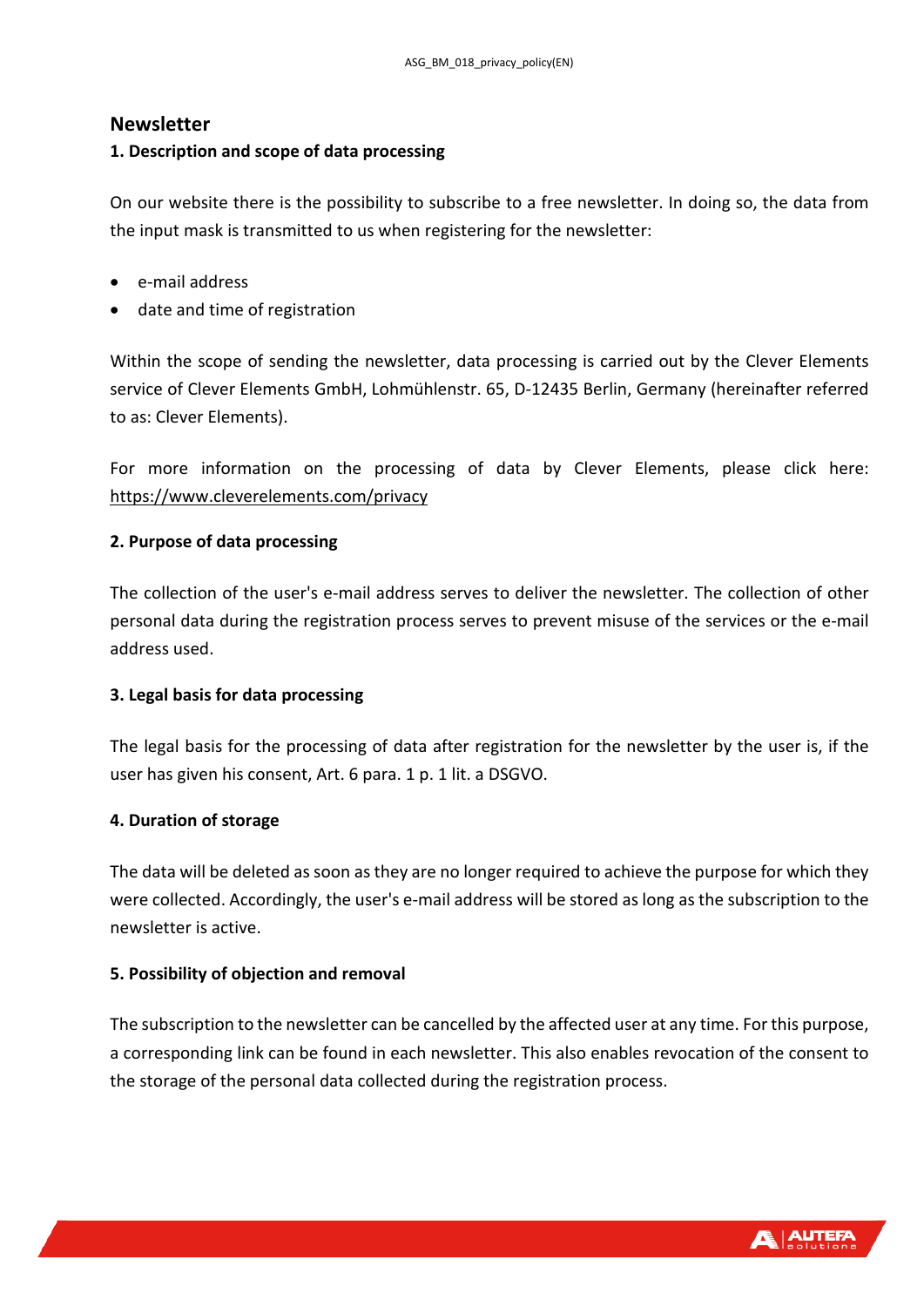## <span id="page-14-0"></span>**Contact via e-mail**

#### <span id="page-14-1"></span>**1. Description and scope of data processing**

You can contact us via the e-mail address provided on our website. In this case the personal data of the user transmitted with the e-mail will be stored.

The data will be used exclusively for the processing of the conversation.

#### <span id="page-14-2"></span>**2. Purpose of data processing**

If you contact us via e-mail, this also constitutes the necessary legitimate interest in the processing of the data.

#### <span id="page-14-3"></span>**3. Legal basis for data processing**

If the user has given consent, the legal basis for processing the data is Art. 6 (1) (a) GDPR.

The legal basis for the processing of data transmitted while sending an e-mail is Art. 6 (1) (f) GDPR. If the purpose of the e-mail contact is to conclude a contract, the additional legal basis for the processing is Art. 6 (1) (b) GDPR.

#### <span id="page-14-4"></span>**4. Duration of storage**

The data will be deleted as soon as it is no longer necessary to achieve the purpose for which it was collected. For personal data sent by e-mail, this is the case when the respective conversation with the user has ended. The conversation ends when it can be concluded from the circumstances that the matter in question has been conclusively resolved.

The additional personal data collected during the sending process will be deleted after a period of seven days at the latest.

#### <span id="page-14-5"></span>**5. Objection and removal**

The user has the possibility to withdraw consent to the processing of their personal data at any time. If the user contacts us by e-mail, he can object to the storage of his personal data at any time.

Via e-mail to germany@autefa.com

In this case, all personal data stored while establishing contact will be deleted.

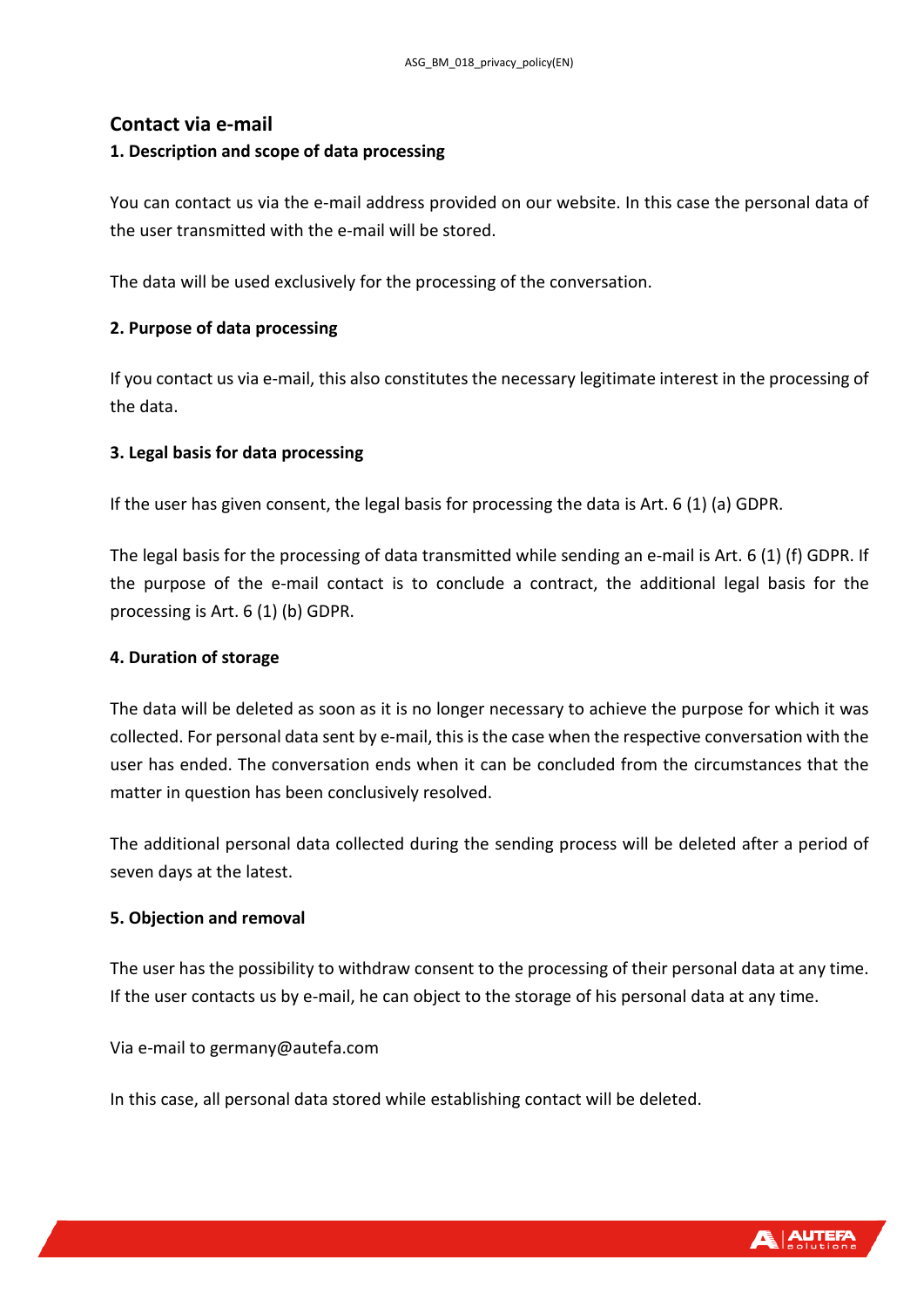# <span id="page-15-0"></span>**Contact form**

#### <span id="page-15-1"></span>**1. Description and scope of data processing**

A contact form is available on our website, which can be used for electronic contact. If a user makes use of this option, the data entered in the input mask will be transmitted to us and stored.

When sending the message, the following data will also be stored:

- e-mail address
- last name
- first name
- telephone / mobile phone number
- date and time of contact
- salutation, company, message

As part of the sending process, your consent will be obtained for the processing of your data and reference will be made to this privacy policy.

Alternatively, you can contact us via the e-mail address provided. In this case the personal data of the user transmitted with the e-mail will be stored.

The data will be used exclusively for the processing of the conversation.

#### <span id="page-15-2"></span>**2. Purpose of data processing**

The processing of the personal data from the input mask serves us exclusively for the purpose of establishing contact. If you contact us by e-mail, this also constitutes our necessary legitimate interest in the processing of the data.

The other personal data processed during the sending process serve to prevent misuse of the contact form and to ensure the security of our information technology systems.

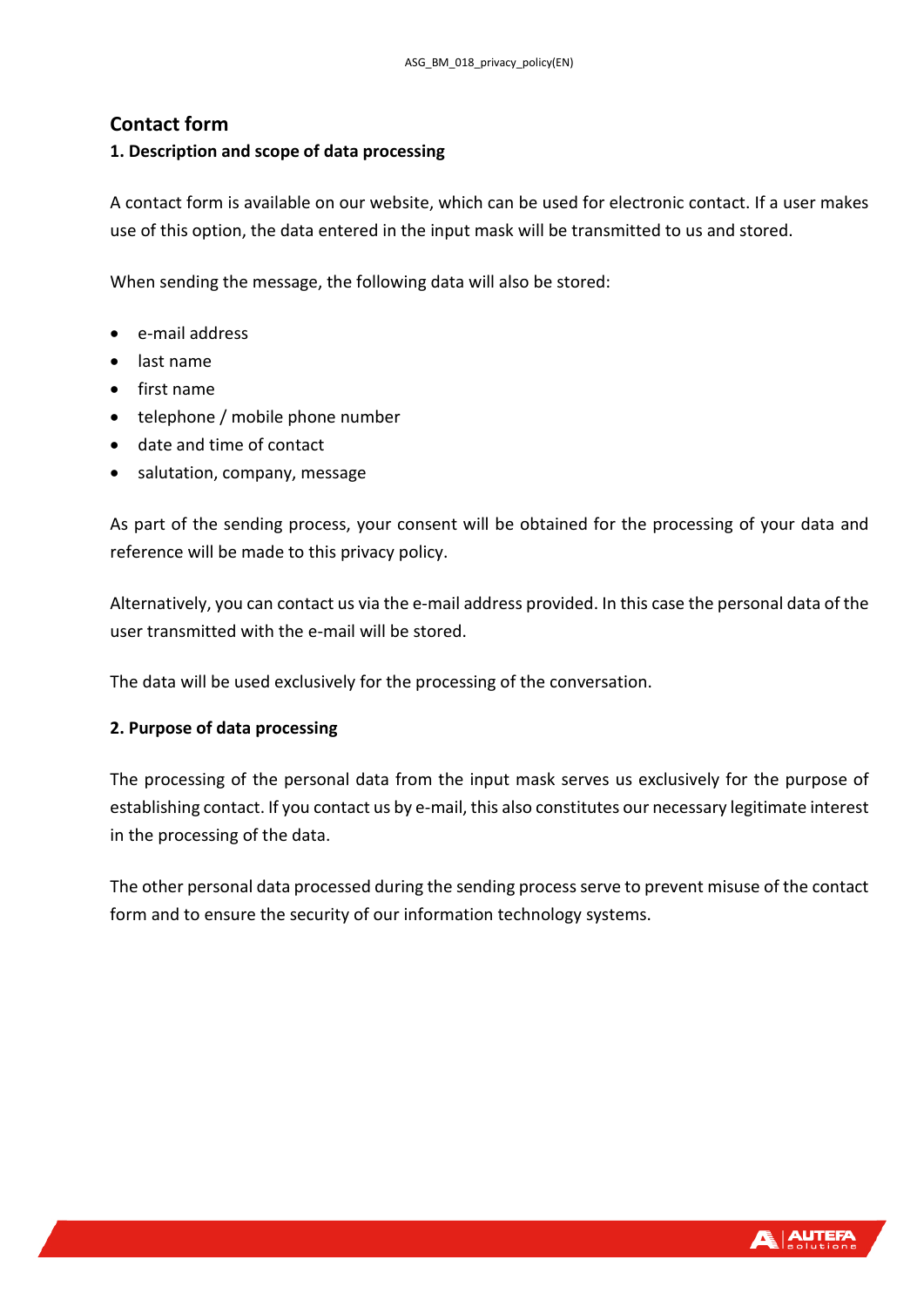#### <span id="page-16-0"></span>**3. Legal basis for data processing**

The legal basis for the processing of the data is Art. 6 (1) (a) GDPR if the user has given his consent.

The legal basis for the processing of data transmitted while sending an e-mail is Art. 6 (1) (f) GDPR. If the purpose of the e-mail contact is to conclude a contract, the additional legal basis for the processing is Art. 6 (1) (b) GDPR.

#### <span id="page-16-1"></span>**4. Duration of storage**

The data will be deleted as soon as they are no longer necessary to achieve the purpose for which they were collected. For the personal data from the input mask of the contact form and those sent by e-mail, this is the case when the respective conversation with the user has ended. The conversation ends when it can be inferred from the circumstances that the facts in question have been conclusively clarified.

The additional personal data collected during the sending process will be deleted after a period of seven days at the latest.

#### <span id="page-16-2"></span>**5. Objection and removal**

The user has the possibility to withdraw the consent to the processing of their personal data at any time. If the user contacts us by e-mail, he can object to the storage of his personal data at any time.

Via e-mail to germany@autefa.com

In this case, all personal data stored while establishing contact will be deleted.

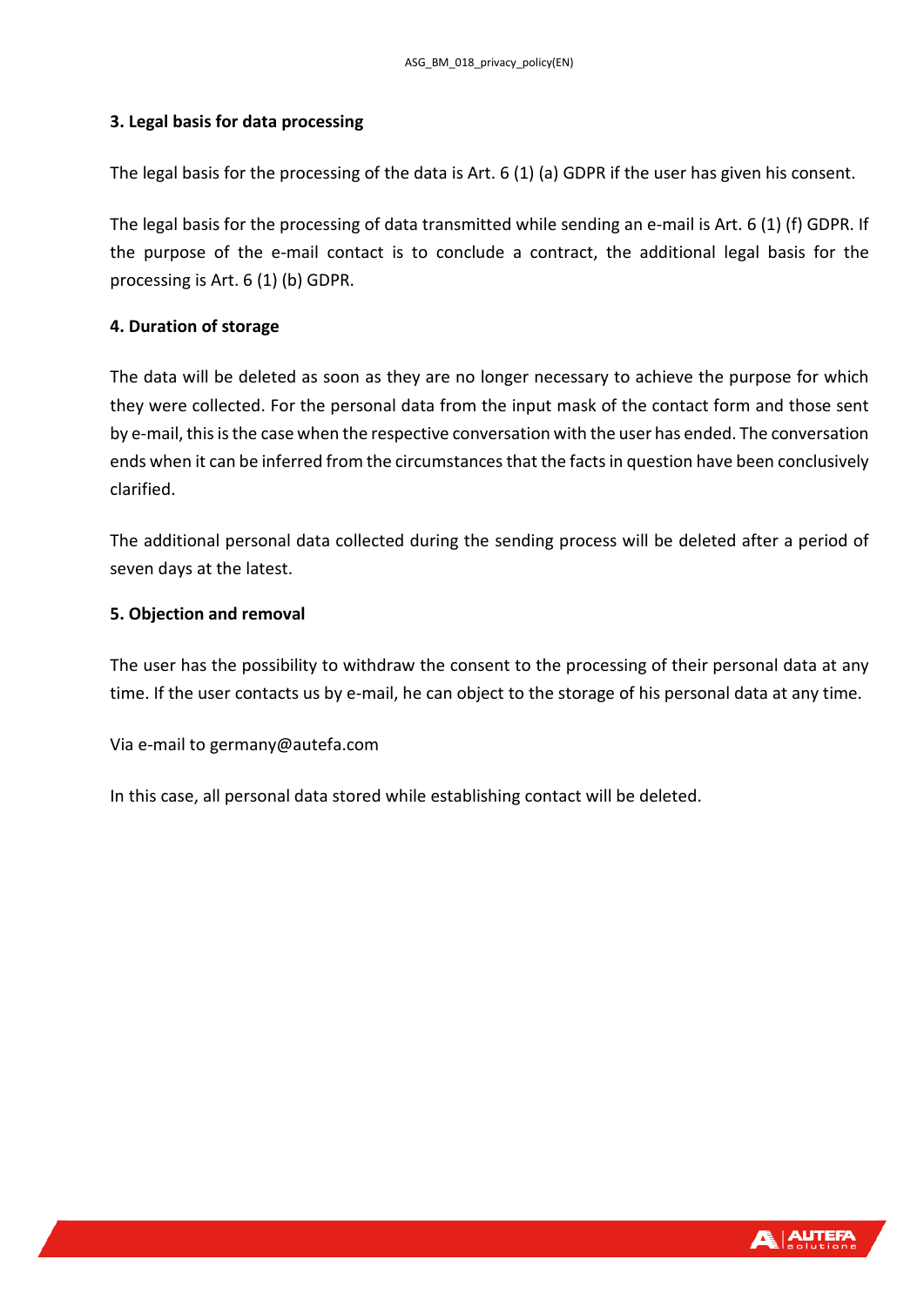# <span id="page-17-0"></span>**Application via e-mail and application form**

# <span id="page-17-1"></span>**1. Scope of processing personal data**

Our website contains an application form that can be used for electronic applications. If an applicant takes advantage of this option, the data entered in the input mask will be transmitted to us and stored. These data are:

- salutation
- first name
- surname
- address
- telephone / mobile phone number
- e-mail address
- salary requirement
- information about education and schooling
- language skills
- curriculum vitae
- testimonials
- photo
- message

For the processing of your data, your consent will be obtained during the submission process and reference will be made to this privacy policy. Alternatively, you can also send us your application by e-mail. In this case, we will collect your e-mail address and the data you provide in the e-mail. After sending your application, we will send you an e-mail confirming receipt of your application documents. Your data will not be passed on to third parties. The data will be used exclusively for processing your application.

## <span id="page-17-2"></span>**2. Purpose of data processing**

The processing of personal data from the application form serves us solely to process your application. In the case of contact by e-mail, this also constitutes the necessary legitimate interest in processing the data.

The other personal data processed during the submission process serve to prevent misuse of the application form and to ensure the security of our information technology systems.

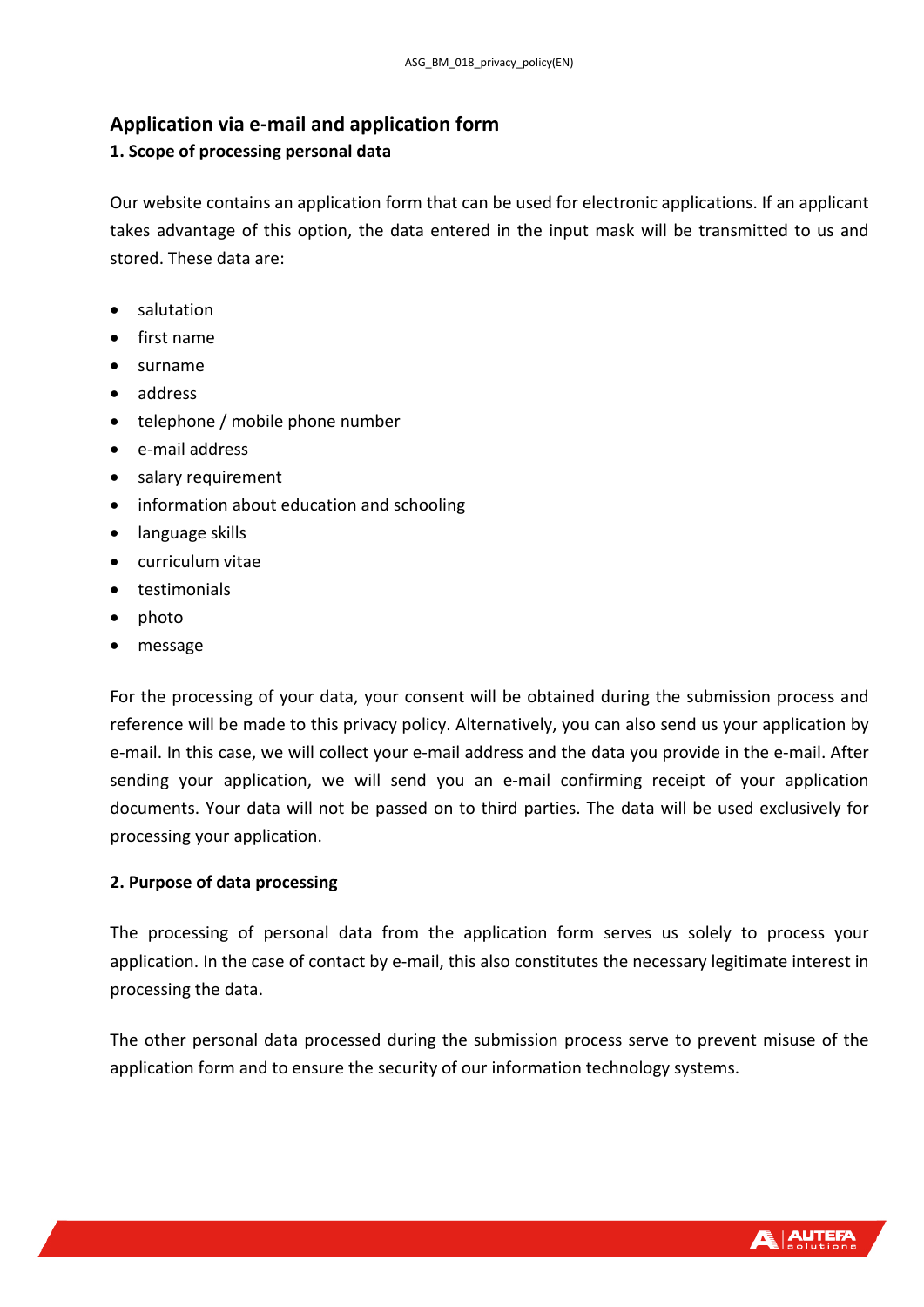#### <span id="page-18-0"></span>**3. Legal basis for data processing**

The legal basis for the processing of the data is the completion of the contractual relationship with you, Art. 6 (1) (b) Alt. 1 GDPR and § 26 (1) BDSG (Federal Act of Dataprotection).

#### <span id="page-18-1"></span>**4. Duration of storage**

After completion of the application procedure, the data will be stored for up to six months. Your data will be deleted after six months at the latest. In the event of a legal obligation, the data will be stored within the framework of the applicable provisions.

The additional personal data collected during the sending process will be deleted after a period of seven days at the latest.

#### <span id="page-18-2"></span>**5. Objection and removal**

The applicant has the option to object to the processing of personal data at any time. If the applicant contacts us by e-mail, he or she can object to the storage of his or her personal data at any time. In such a case, the application can no longer be considered.

Via e-mail to career@autefa.com

All personal data stored in the course of electronic applications will be deleted in this case.

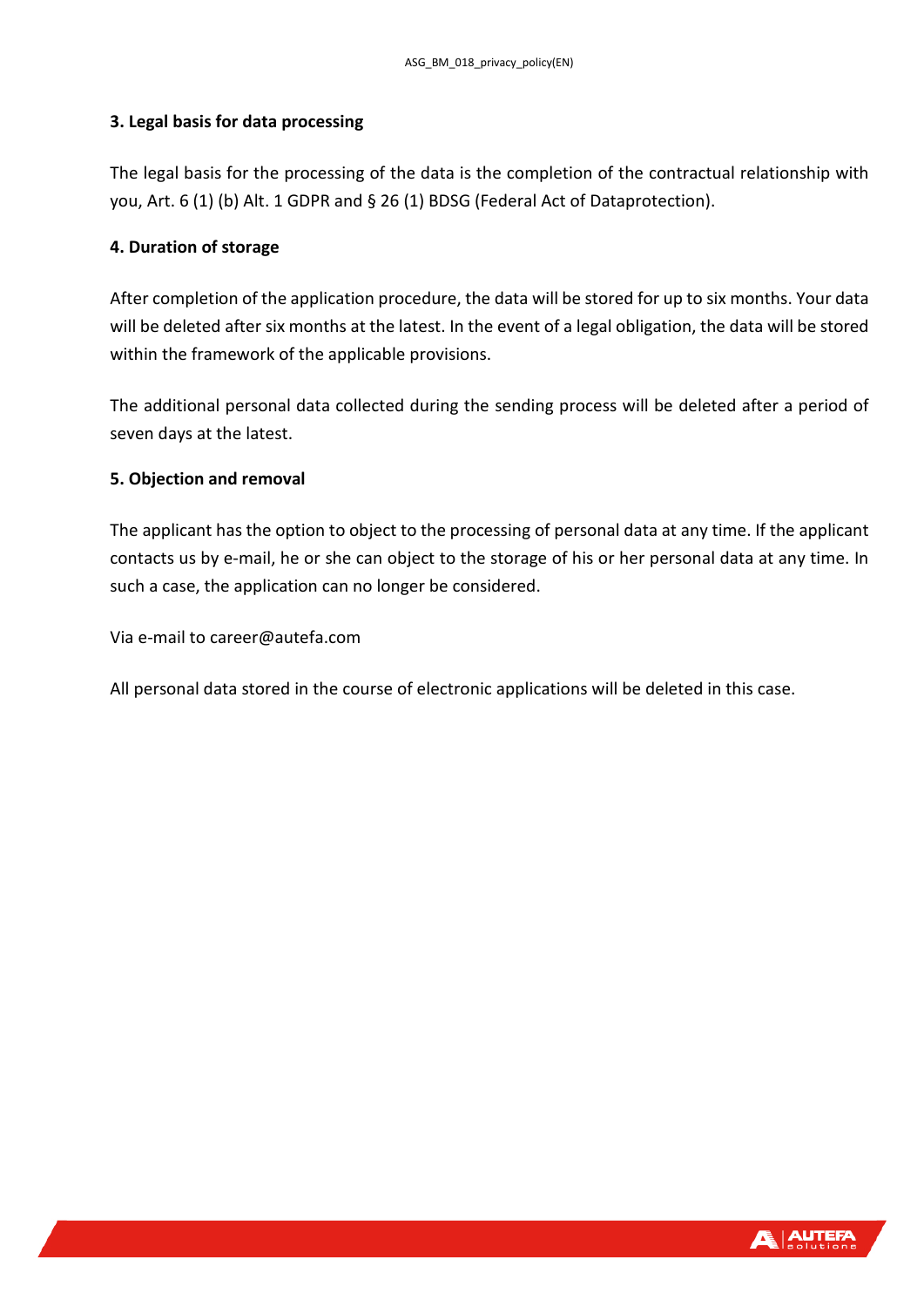# <span id="page-19-0"></span>**Corporate web profiles on social networks**

Use of corporate profiles on social networks

YouTube: YouTube LLC, 901 Cherry Ave., San Bruno, CA 94066, United States

On our company profile we provide information and offer YouTube users the possibility of communication. If you carry out an action on our Instagram company profile (e.g. comments, contributions, likes etc.), you may make personal data (e.g. clear name or photo of your user profile) public. However, as we generally or to a large extent have no influence on the processing of your personal data by YouTube, the company jointly responsible for the AUTEFA Solutions Germany GmbH - corporate presence, we cannot make any binding statements regarding the purpose and scope of the processing of your data.

Our corporate profile in social networks is used for communication and information exchange with (potential) customers. We use the company's profile for:

product information: AUTEFA Solutions Germany GmbH is a manufacturer of machinery and equipment.

Publications on the company profile can contain the following content:

- information about products
- information about services
- customer contact

Every user is free to publish personal data.

The legal basis for data processing is Art. 6 (1) (a) GDPR.

The data generated on the company profile are not stored in our own systems.

You can object at any time to the processing of your personal data that we collect within the framework of your use of our YouTube corporate web profile and assert your rights as a data subject mentioned under IV. of this privacy policy. Please send us an informal e-mail to germany@autefa.com. For further information on the processing of your personal data by YouTube and the corresponding objection options, please click here:

YouTube: <https://policies.google.com/privacy?gl=DE&hl=de>

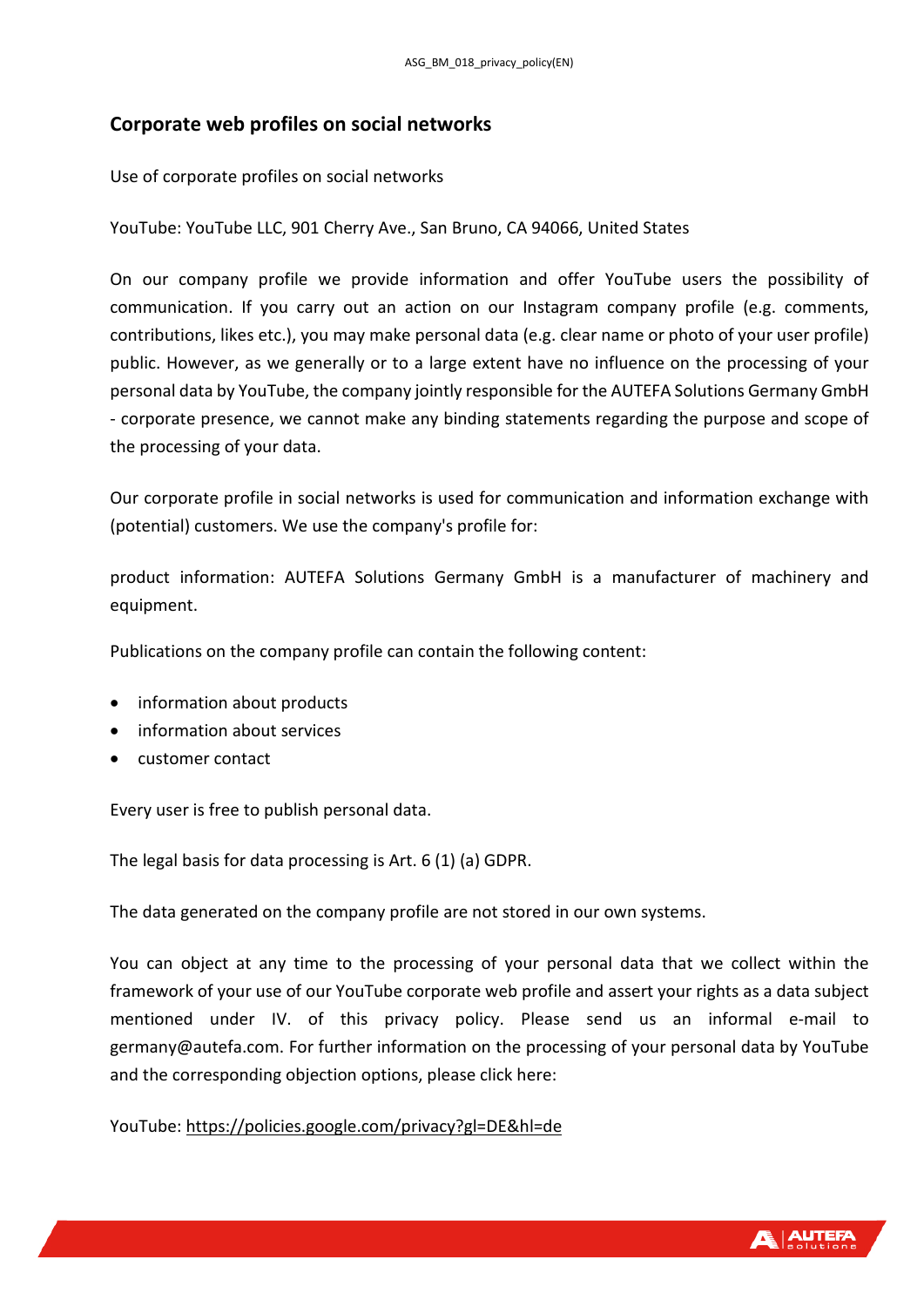# <span id="page-20-0"></span>**Use of corporate profiles on social networks**

## <span id="page-20-1"></span>**1. Scope of data processing**

We use the possibility of company presences on professionally oriented networks. We maintain a company presence on the following profession-oriented networks:

LinkedIn: LinkedIn, Unlimited Company Wilton Place, Dublin 2, Ireland

XING: XING SE, Dammtorstraße 30, 20354 Hamburg, Deutschland

On our site, we provide information and offer users the opportunity to communicate. The company website is used for job applications, information/PR and active sourcing. We do not have any information on the processing of your personal data by the companies jointly responsible for the corporate presence. For more information, please refer to the privacy policy of:

LinkedIn: [https://www.linkedin.com/legal/privacy-policy?trk=hb\\_ft\\_priv](https://www.linkedin.com/legal/privacy-policy?trk=hb_ft_priv)

## XING: <https://privacy.xing.com/de/datenschutzerklaerung>

If you carry out an action on our company website (e.g. comments, posts, likes, etc.), you may make personal data (e.g. clear name or photo of your user profile) public.

## <span id="page-20-2"></span>**2. Legal basis for data processing**

The legal basis for processing your data in connection with the use of our corporate presence is Art.6 para.1 p.1 lit. f DSGVO.

## <span id="page-20-3"></span>**3. Purpose of data processing**

Our corporate presence serves us to inform users about our services. In doing so, each user is free to publish personal data through activities.

## <span id="page-20-4"></span>**4. Duration of storage**

We store your activities and personal data published via our corporate presence until you revoke your consent. In addition, we comply with the statutory retention periods.